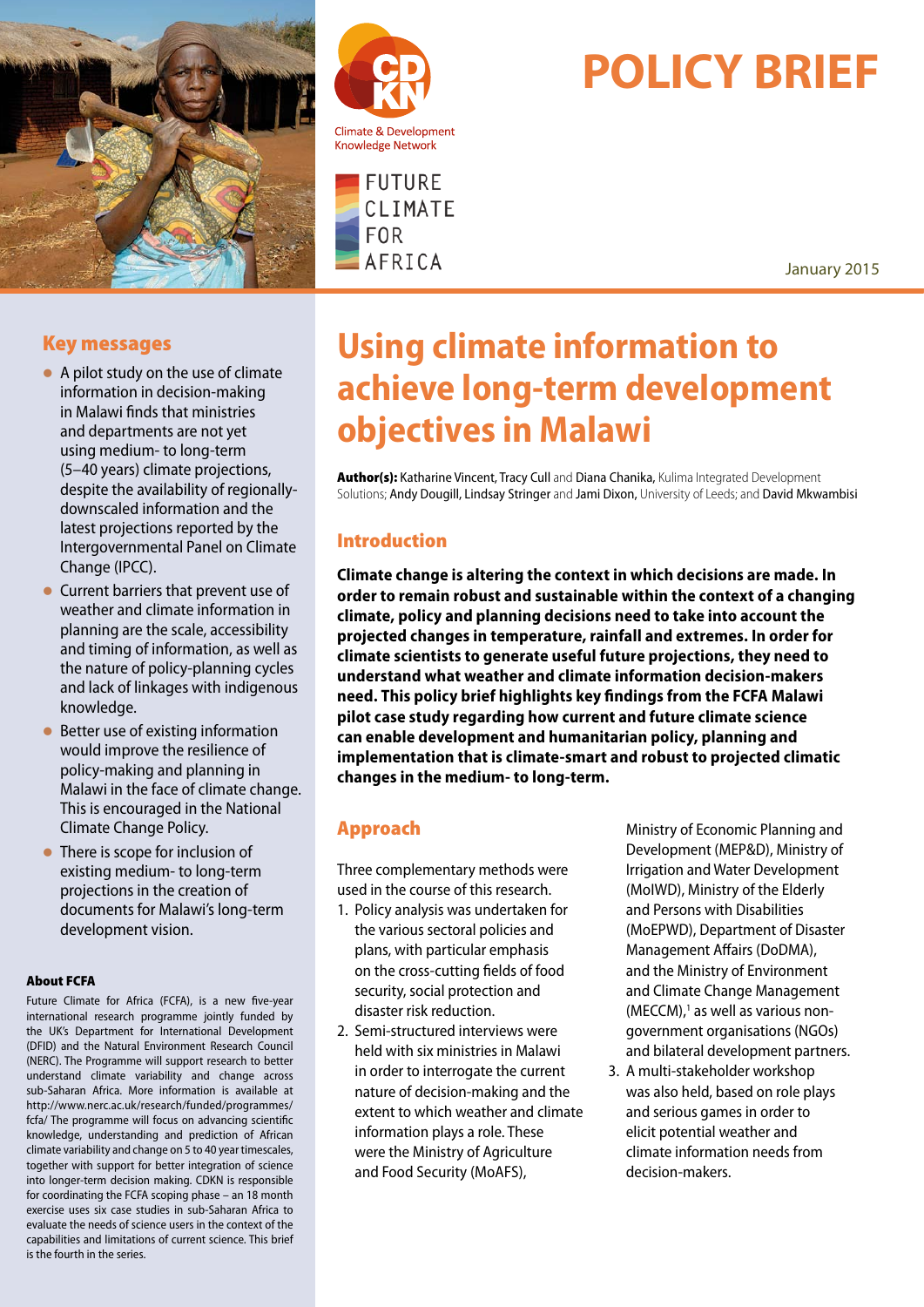### Findings

#### **Malawi's policy and planning process**

Malawi's planning process at national level is enshrined in two documents: the Vision 2020, which outlines the development trajectory for the country over a period of 20+ years (i.e. long-term); and the Malawi Growth and Development Strategy (MGDS) (currently in its second stage, from 2011–2016), which aims to operationalise this long-term vision through a series of five year plans (short-term planning). Ministries devise their own plans and strategies in order to achieve the goals and targets outlined in the MGDSII, and so sectoral planning takes place over a five-year maximum timeframe. The MoAFS and the Department of Climate Change and Meteorological Services have a good communication system in place for transmitting seasonal forecasts; and several other ministries reported using the standard five-day weather forecast. However, despite the availability of the latest global climate model projections in the IPCC, and high resolution downscaled projections generated by the Climate Systems Analysis Group (CSAG) and the Council for Scientific and Industrial Research (CSIR), these are not currently used in planning and policy-making.

#### **Barriers to the use of weather and climate information**

Various barriers exist to prevent the use of weather and climate information in decision-making.

#### **Current information is viewed as inappropriate to spatial and temporal scales of decision-making,**

with the MoAFS citing the need for downscaling to suit agro-ecological zones; and DoDMA requiring the timing (and spatial distribution) of extreme events, as opposed to probabilistic average conditions currently offered by seasonal forecasts.

**The accessibility of information was also widely considered to be a problem,** with DoDMA and the MoEPWD citing problems with interpretation and translation of the technical jargon into advice that they could use and further disseminate. The issue of uncertainty arose not so much in terms of challenges of dealing with an unknown future, but more due to uncertainty in knowing the uses and limitations of climate projections, particularly since there is not one set of scenarios that has been generated for specific use in Malawi.

#### **Timing of the receipt of climate information is also problematic**

and links to the communication issues outlined above. Interviewees from the MoEPWD did not think that the information they receive or the form in which it is provided is adequate, thus limiting their confidence and willingness to issue early warnings. Other ministries also said that they do not always receive information in a form that can help them to give early warning and prepare for disasters.

#### **Policy cycles are incompatible with climate information time horizons.**

The MDGSII is the strategic document to operationalise the longer-term Vision 2020. Sectoral planning within Malawi's ministries should align with this five year time frame. Such short planning horizons make it difficult

to integrate medium- to long-term climate information.

**The links between scientific and locally-held information have not been investigated.** The use of locally-held knowledge was raised by a number of interviewees as being in need of more attention. Although the greater range of conditions inherent under climate change can challenge the validity of indigenous knowledge, there is still much local trust in traditional systems. An interviewee from the MoAFS reiterated that "rural people are used to predicting the future, and building on indigenous knowledge is a sound way of introducing the complex idea of uncertainty in future weather and climate predictions". Highlighting the links would help to improve credibility and acceptability of scientifically-generated weather and climate information, and thereby improve its use in decision-making.

#### **Opportunities for improving the use of weather and climate information**

Despite the barriers, decision-makers recognised many opportunities for using weather and climate information to improve the resilience of policymaking and planning in the context of climate change.

#### **Potential uses exist for information at the seasonal and annual scale as well as for short-term information**

**(1–5 years).** Information on extreme events – especially floods and droughts but also strong winds and hail – was regarded as being very useful, as was the location of these extremes. Many ministries asked for multi-year (up to five years in advance) forecasts for a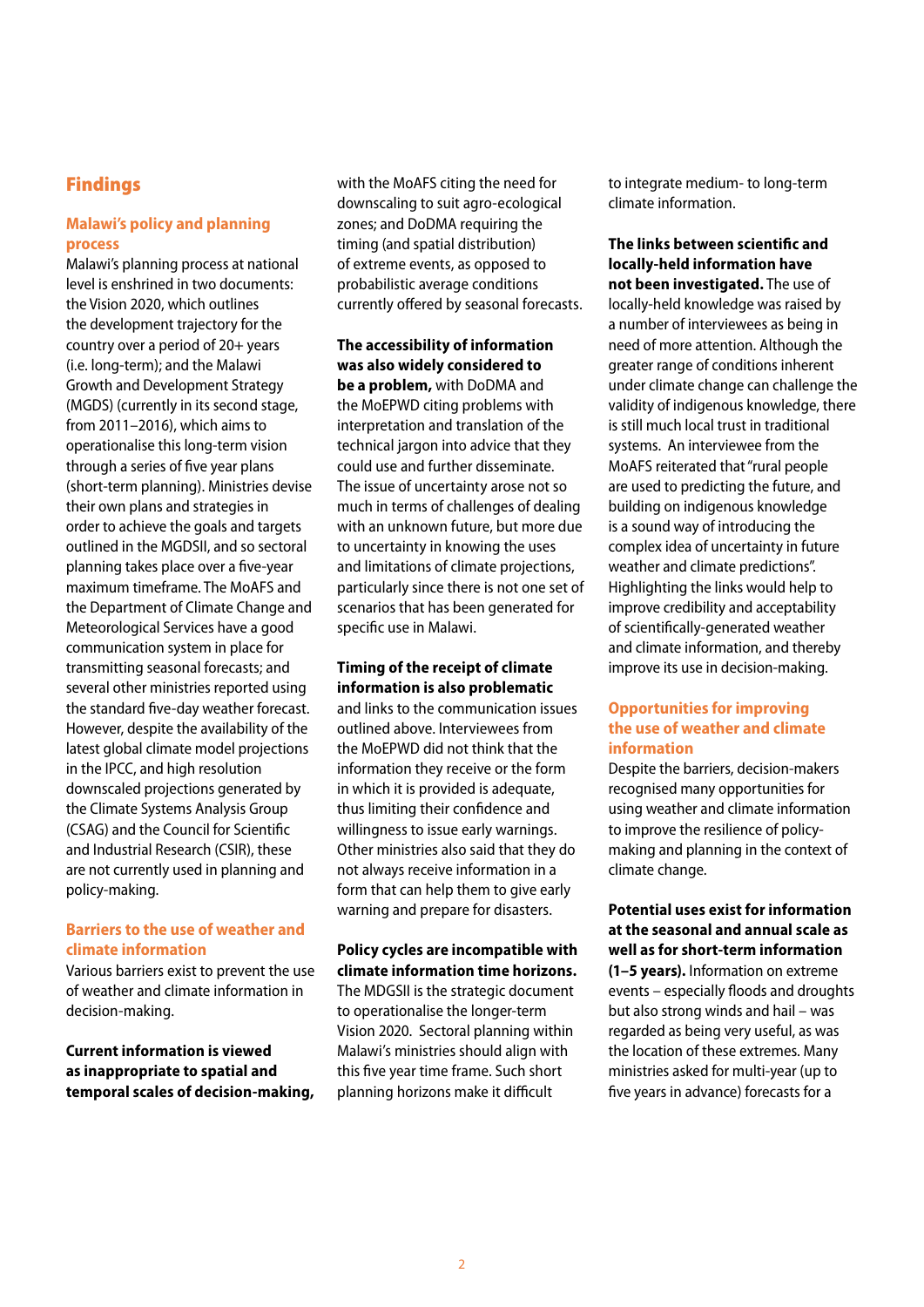

variety of parameters (e.g. temperature; intensity, amount and distribution of rainfall; drought). Additionally, all of the ministries recognised that the shortterm information that they identified above was also useful on a mediumterm (5–40 years) timescale – e.g. temperature and rainfall projections for 10 years from now. For example, the MoIWD acknowledged that knowing changes in these parameters would be essential in the design and location of future dams. The majority of this information currently does not exist, but the insights can inform the development of climate science.

**There is already scope for integration of medium-long term climate information (5–40 years).** Policy analysis and interview data

suggest the longest timeframe for political decision-making in Malawi is currently over a 10–15 year horizon. The MEP&D leads on this planning to inform the country's long-term visions but in interviews stressed that they "don't yet use climate change information for timescales of five years or more when appraising new projects or policies". They are, however, accustomed to economic modelling over a 10–15 time period, using scenarios of population growth, and see the potential for incorporating climate change projections into economic models to identify where climate change could limit economic growth, thus prioritising climate-resilient investment decisions.

**Improved understanding of the opportunities and limitations of** 

#### **weather and climate information will enable greater use.** Several

interviewees across a variety of ministries noted the need for a better understanding of what climate change is and the risks it poses. In addition, various ministries reported that their staff have limited capacity to understand weather and climate information. Capacity building and training on climate change, its potential impacts and how to integrate short- to medium-term term climate information into existing policies and decision-making processes is required. Generating stakeholder agreement on the use of a countrywide set of standardised projections to guide national decision-making would also help to reduce the use of multiple overlapping sources of climate information.